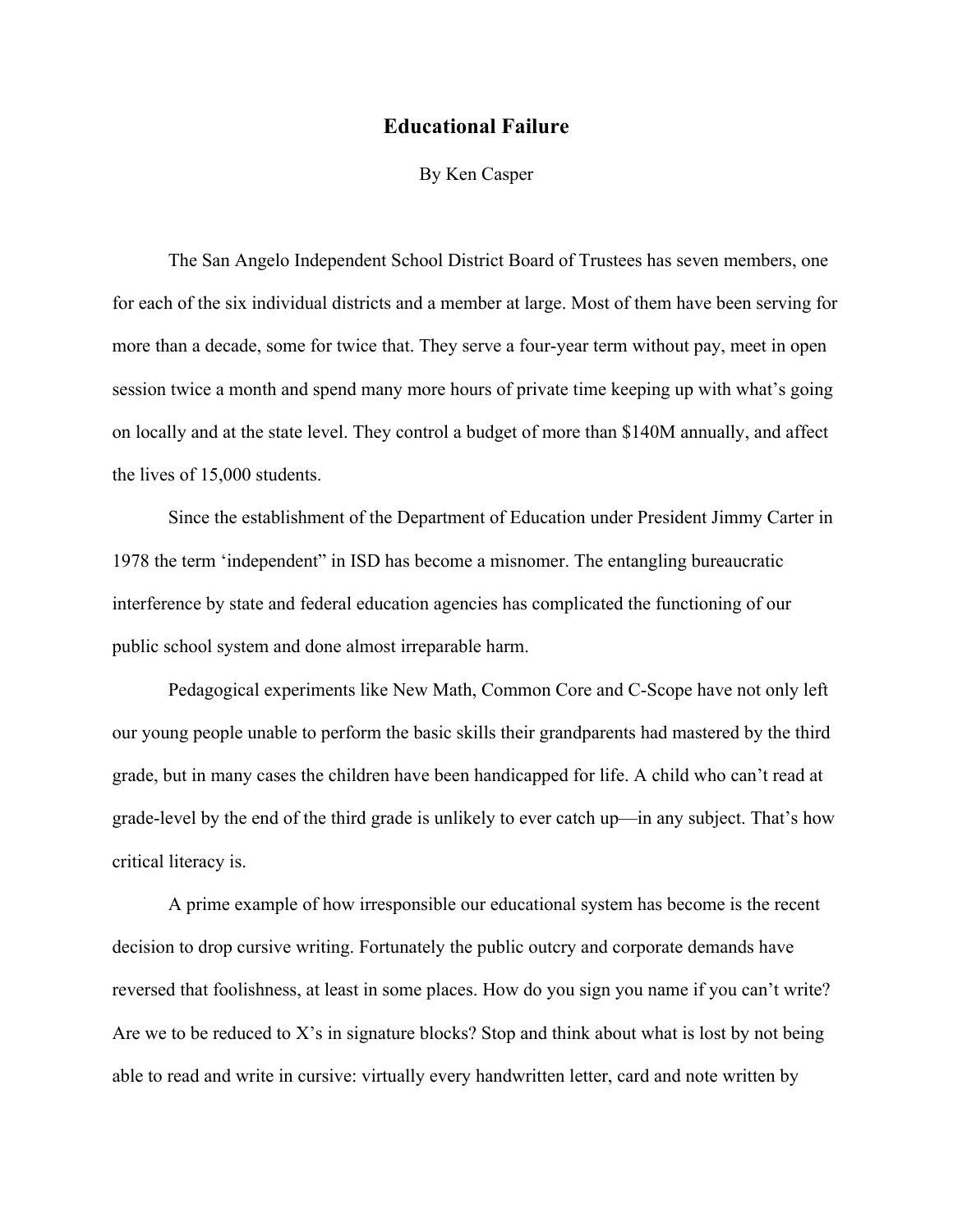parents, grandparents and members of the older generation becomes illegible! If you want to destroy a culture's history—and its identity—robbing it of literacy is the most effective way to do it.

Here in San Angelo we like to think we're exceptions to the decline and fall of public education in this country and this state, that the kids attending our public schools are well prepared for the future. Unfortunately, it's not true. Our children are not being adequately taught even the basic fundamentals in English and Mathematics. About 50% of the graduates of SAISD have to take remedial courses in English and Math—at their own expense—in order to qualify for entrance into degree-awarding courses at Angelo State University and Howard College.

This is unacceptable, but it's not a new development. SAISD was once one of the top ten districts in the state. Its decline began in the 1970s. In the last ten years SAISD has dropped from the  $51<sup>st</sup>$  percentile, that is, it was better than half the school districts in Texas, to the  $28<sup>th</sup>$ percentile, meaning almost three-quarters of the school districts in our state are better academically than San Angelo. Of the 973 school districts, San Angelo ranks 697<sup>th</sup>. (Source: schooldigger.com.)

Whose fault is this alarming decline? Teachers? Principals? Superintendents? There's no question they all share to some degree in the deterioration of one of the hallmarks of America's historic achievements. But the buck stops at the school board. They hire the superintendent. They budget and allocate funds. They approve pay raises. They have the power to say yea or nay to academic and non-academic programs, whether developed locally or "encouraged" by the state. One thing they haven't been is independent. Virtually every decision by the board is passed unanimously.

It's time for change. It's time for new blood, new ideas and a willingness to say No! to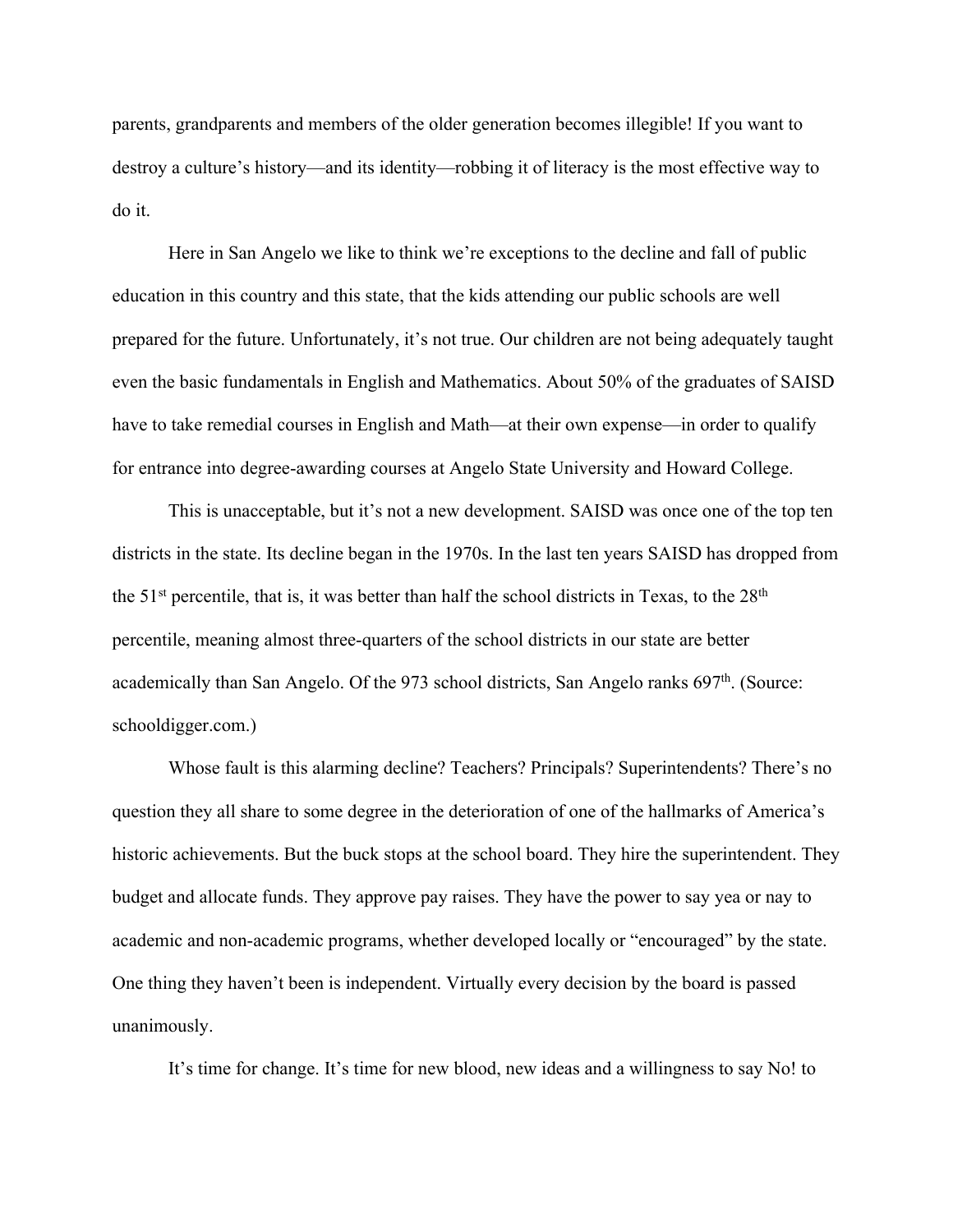programs and experiments that sound good on paper but which in fact do nothing but frustrate good teachers and dumb-down students.

Chris Giroux is running for the member-at-large position on the San Angelo School Board of Trustees. A member-at-large is elected by all the residents of the entire school district.

- Chris Giroux is highly qualified for a place on the Board of Trustees. He's worked for the school district. He knows their strengths and weaknesses from the inside.

- The father of three school-age children, Chris Giroux keeps well-informed about school affairs and focuses on solutions, not endless analyses of issues and self-serving excuses.

- He firmly believes it's the school board's responsibility to ensure academic standards are set and met. Chris has specific plans for reversing SAISD's downward trend in academic achievement. For example, he will work to ensure the last vestiges of failed educational programs like Common Core and New Math are permanently removed from the curricula. He wants to take the shackles off teachers, to empower them to use their most effective teaching skills and love of learning to raise their students' academic achievements.

- A fiscal conservative, Chris believes teachers and key staff members should receive pay raises based on merit, on their performance and accomplishments, not the across-the-board increases they have been getting in recent years.

"All of our students deserve a quality education," Chris reminds people, "regardless of the part of town they come from." That's not being done now.

For example, do away with bi-lingual education—and don't say it isn't happening, because it is. Instead of language aids insuring students, whose first language is not English, understand what's being taught, they are translating lessons into the other language. Proof? If at the end of the first school year they aren't speaking English, it's because they have not been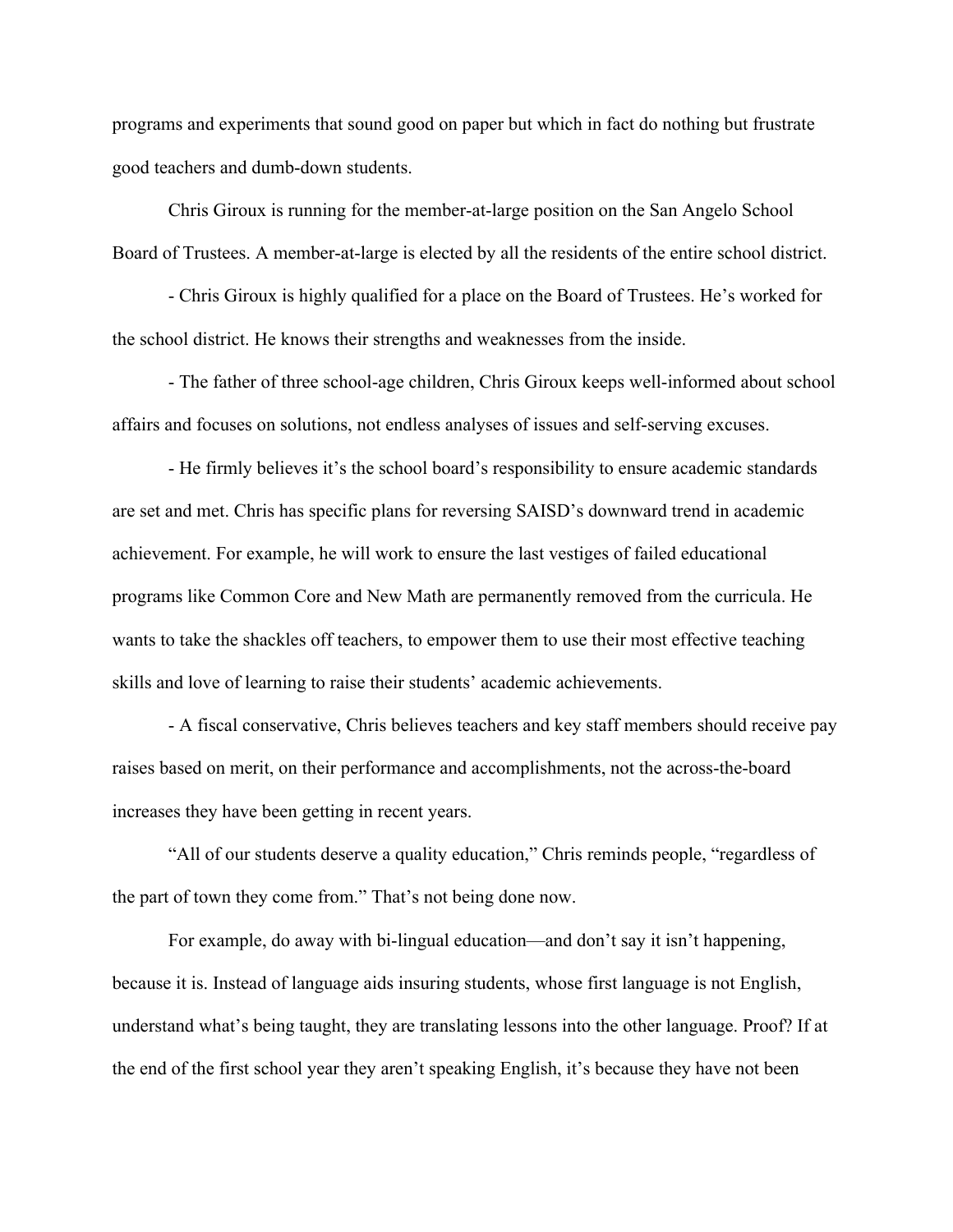incentivized to learn it. Kids pick up languages quickly and easily if they are immersed in them. We need to stop handicapping minority children by treating them differently.

Not all high school graduates want to, or need to, go to college, nor is a college degree a pass to a high-paying job. Chris is a master electrician who owns his own business, but when he wanted to recruit workers from among high-school seniors who were taking SAISD sponsored vocational courses at Howard, he was discouraged from doing so. "They don't know anything. Vocational training is goof-off time." That has to change. There are many skills and crafts that pay in the high 5-digit dollar range and that can go into six-figures. We need to give those students who want to enter directly into the work force the training and skills they need to get good jobs upon graduation. Local businesses are advertising to hire welders, drivers and fitters and are in some cases offering bonuses or other incentives to experienced craftsmen. Not only are the wages good, but there is no backbreaking college debt.

Discipline is key to learning. The classroom needs to be free of distractions. Students should not have cell phones in the classroom. Teaching is an arduous enough job without teachers having to compete with cell phones, games and other disruptions and disturbances.

Homework is another key element in schooling. SAISD students are not allowed to take text books home for independent study. They are assigned no homework. The argument that there are not enough books for 15,000 students is bogus. For generations school kids have been given books to take home, to handle responsibly, and for parents to review and help with. If an annual budget of \$140 million is not enough to furnish our children with their own text books, something is wrong. Academics is priority #1. It's why schools exist.

Security. The current administration is gambling on the safety and security of students by installing fences and cameras. Fences don't stop bullets in an active shooter scenario, but they do